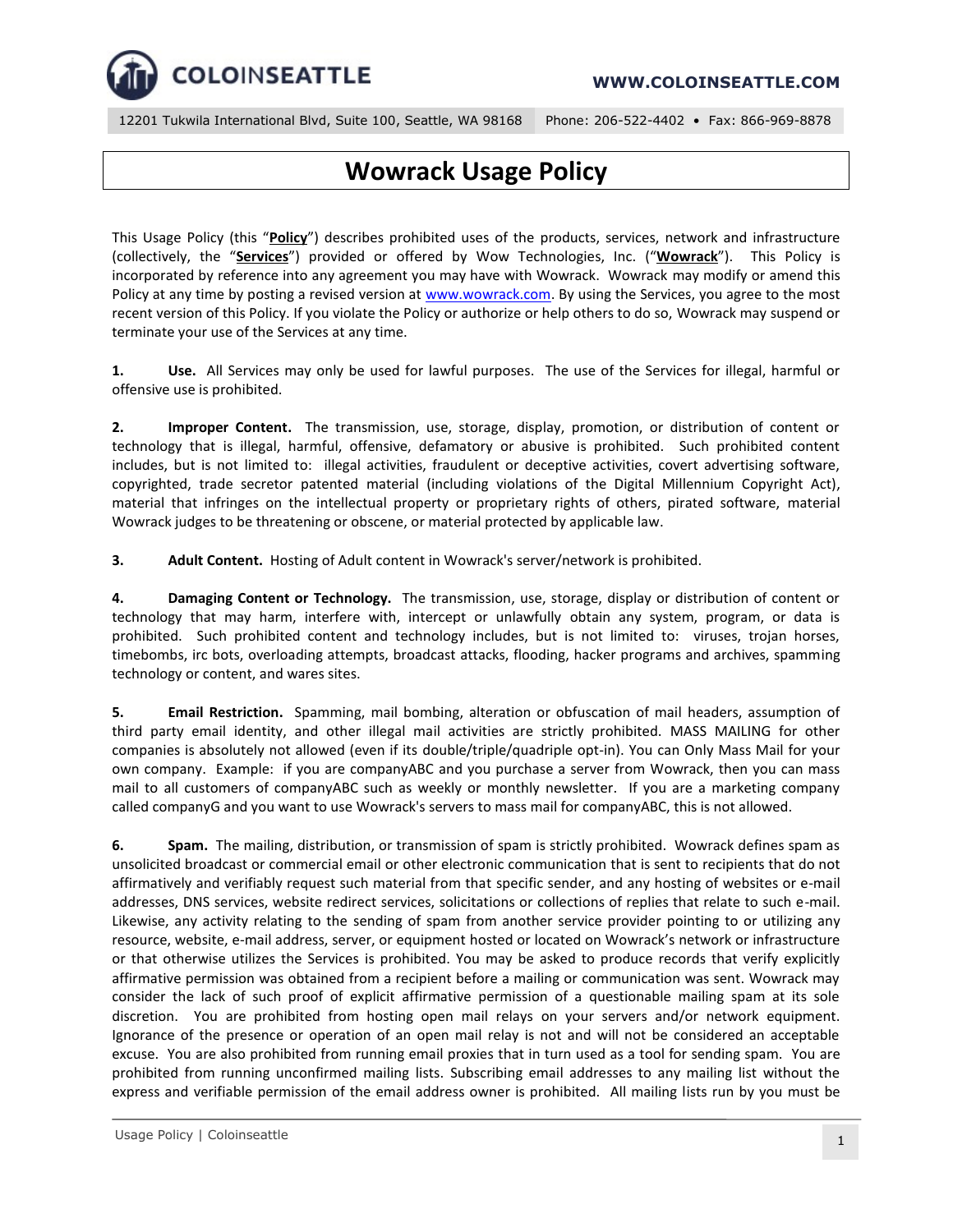

12201 Tukwila International Blvd, Suite 100, Seattle, WA 98168 Phone: 206-522-4402 • Fax: 866-969-8878

closed-loop. The subscription confirmation message received from each address owner must be kept on file for the duration of the existence of the mailing list. Purchasing lists of email or other online addresses or contact points from third parties for mailing to from any Wowrack-hosted domain, or referencing any Wowrack account, is prohibited. Wowrack do not allow any third party e-mailers, including opt-in emails. Any opt-in e-mails must be approved by Wowrack abuse department prior to being sent out. Wowrack will generally works with companies that send out valid newsletter or promotional emails. However it will have to be closely monitored by our abuse department and prior approval is required. You are not allowed to operate an account on behalf of, or in connection with, or reselling any service to persons or firms listed in the Spamhaus Register of Known Spam Operations (ROKSO) database at www.spamhaus.org. Failure to respond or resolve to any notification of violation of spam policy may be cause for termination. Any valid spam complaints received by Wowrack will be forwarded to you for response and resolution. Wowrack customers are required to respond within 24 hour period. Wowrack reserves the right to block traffic to and from the websites, servers and/or network equipments involved in any spam complaint until the problem is resolved and preventive measures have been implemented in order to prevent the violation from recurring. Please contact abuse@wowrack.com to report any incident of email (spam) abuse.

**7. Server Abuse.** Abuse or excessive use of Wowrack's servers, network and infrastructure is prohibited.

**8. Network Abuse.** Any activity that involves making network connections to any third party without permission is prohibited. Such activity includes, but is not limited to: intentional network interference, port scanning, monitoring, crawling, denial of service, network penetration, sniffing, spoofing, virus deployment, hack attempts, vulnerability scanning, and avoidance of third party network security, restrictions or limitations.

**9. Security Abuse.** Any activity that involves violating the security or integrity of any third party network, system, application, device or other technology, account, password protection, or computer is prohibited. Such activity includes, but is not limited to: unauthorized access, phishing, internet scamming, password robbery, spidering, harvesting, collection of e-mail addresses or other identifiers, probing, scanning, vulnerability testing, interception, monitoring, network, packet header or e-mail origin falsification (excluding proper use of aliases), and covert user information gathering.

**10. Customer Server Security.** You are responsible for protecting your own server, data, password files, and password. If for any reason Wowrack's network security has been breached because of your failure to maintain such security, you will be responsible for the cost of Wowrack security team to restore the server and / or network. Security recovery issues are billed at \$200.00 per hour.

**11. Wowrack Network Security.** Violation of Wowrack's network system such as, but not limited to probing, scanning, penetrating, testing, unauthorized access, or trying to breach Wowrack's network security is prohibited.

**12. Data Content and Protection.** You acknowledge and agree that Wowrack's network and infrastructure may be exposed to hacker attacks, viruses or other adverse attacks outside of Wowrack's control. Wowrack is not responsible or liable for any loss or damage resulting from said viruses and attacks.

**13. IP addresses.** Wowrack follows strict ARIN guidelines in the distribution of IP addresses. You have the option of purchasing additional IP addresses with justification by submitting an IP address justification form. All assigned IP addresses are not portable. You can only use the IP addresses in your server located in Wowrack's network and infrastructure. If you have more than one dedicated server in Wowrack data center, please do not use the IP addresses on server(s) other than the originally approved server. If you would like to transfer the approved IP address(es) to other server, please send an email and get the approval from support@wowrack.com. Failure to do so might cause IP conflict in the network. Your IP might not even work at all in some cases. Client MUST use 60% of the IP addresses within the day of assignment. A one-week grace period is allowed to cover equipment problems. For example, if a client is assigned 50IP addresses, 30 IP addresses must be 'pingable' within